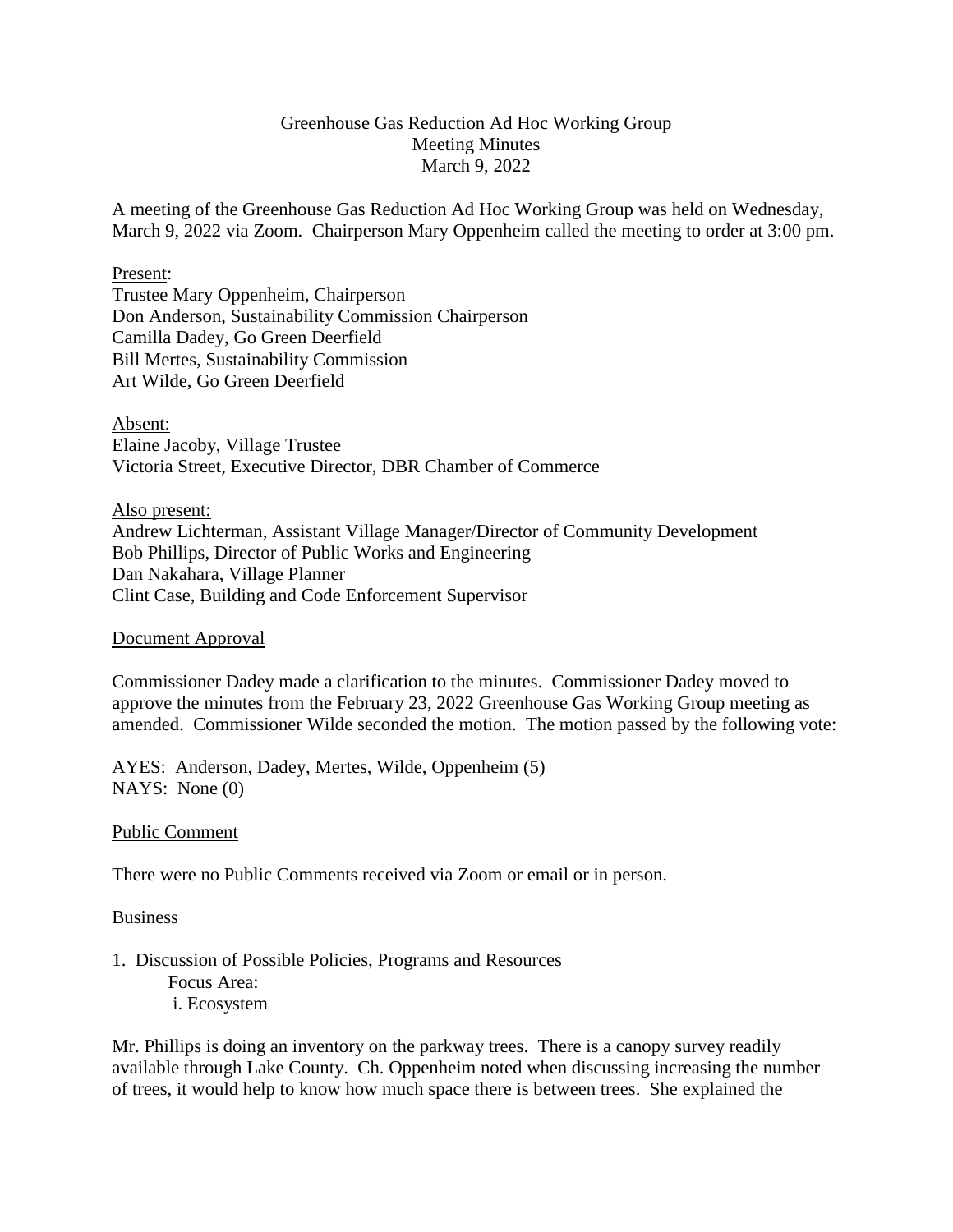Greenhouse Gas Reduction Working Group March 9, 2022 Page 2 of 5

Village has less opportunity to plant more trees and it would be up to residents to plant trees on their own property. This is important to note, because the Village can plan things on public land and should not be unrealistic. Mr. Lichterman explained that, according to the Chicago Region Tree Initiative, the canopy coverage for the Village is 40 percent and has 17 percent of the impervious surface is Village owned and 80 percent is non-Village owned. He questioned whether the numbers are achievable and where the real opportunity lies.

Ch. Oppenheim questioned whether the Village should make more of an effort to preserve the existing trees, because of the limited areas where they can increase the tree canopy. The Tree Ordinance was recently made a lot stronger, but may need to be reassessed frequently to ensure they reflect the current situation.

Mr. Phillips explained the Ordinance regarding heritage trees was revised to increase the mitigation requirements; however, it would have little impact for developers. The customer may look at the fees, as long as the trees are not in the building envelope. Most of the trees removed are due to additions and new construction. He noted there have been a number of issues with the tree conditions on parkway trees and a lot are declining. The Village removes and replaces parkway trees on a one-to-one basis. Ch. Oppenheim noted the Plan Commission scrutinizes plans to ensure there is a tree replacement plan.

Commissioner Dadey asked if the building codes regulate the amount of impervious surface on a property. She believes changing the required amount of permeable surface could be better than changing the Tree Ordinance. Mr. Phillips explained there are some restrictions on how much of a property can be developed. In addition, he maximum amount of impervious coverage in a front yard is 40 percent but there is no requirement for the rear yard. There is also the requirement to provide detention, which minimizes what can be done because it becomes cost prohibitive. Mr. Case added there are a lot of structure requirements in the Zoning Ordinance. Mr. Phillips explained the Village has a net zero runoff requirement, which limits the size of a structure. Depending on the size of the subdivision, the lots are broken up and the maximum impervious coverage for a new lot is determined. Mr. Nakahara added the Village does a tree inventory for subdivisions to determine the largest footprint of a house and how much mitigation would be necessary to replace trees. The Village is pretty restrictive and it determines how large a house can be. Commercial developments must submit a landscaping plan.

Ch. Oppenheim noted the Village Codes are based on the open space requirements and how much impervious surface is allowed. Each site is different in terms of how water behaves, making it difficult to create a standard that is applicable for every site. The current standards are vetted and supported in other communities. Commissioner Dadey asked if there is a way to incentivize having more open space. Mr. Nakahara noted that we typically offer credit on impact fees depending on the amount of open space in a given development and this can be a meaningful incentive.

Ch. Oppenheim noted at the last meeting, Amy Call asked if there could be a requirement as part of the Appearance Code for commercial developments requiring a certain percentage of native plants. The Village currently recommends it but does not require it. Mr. Nakahara reported in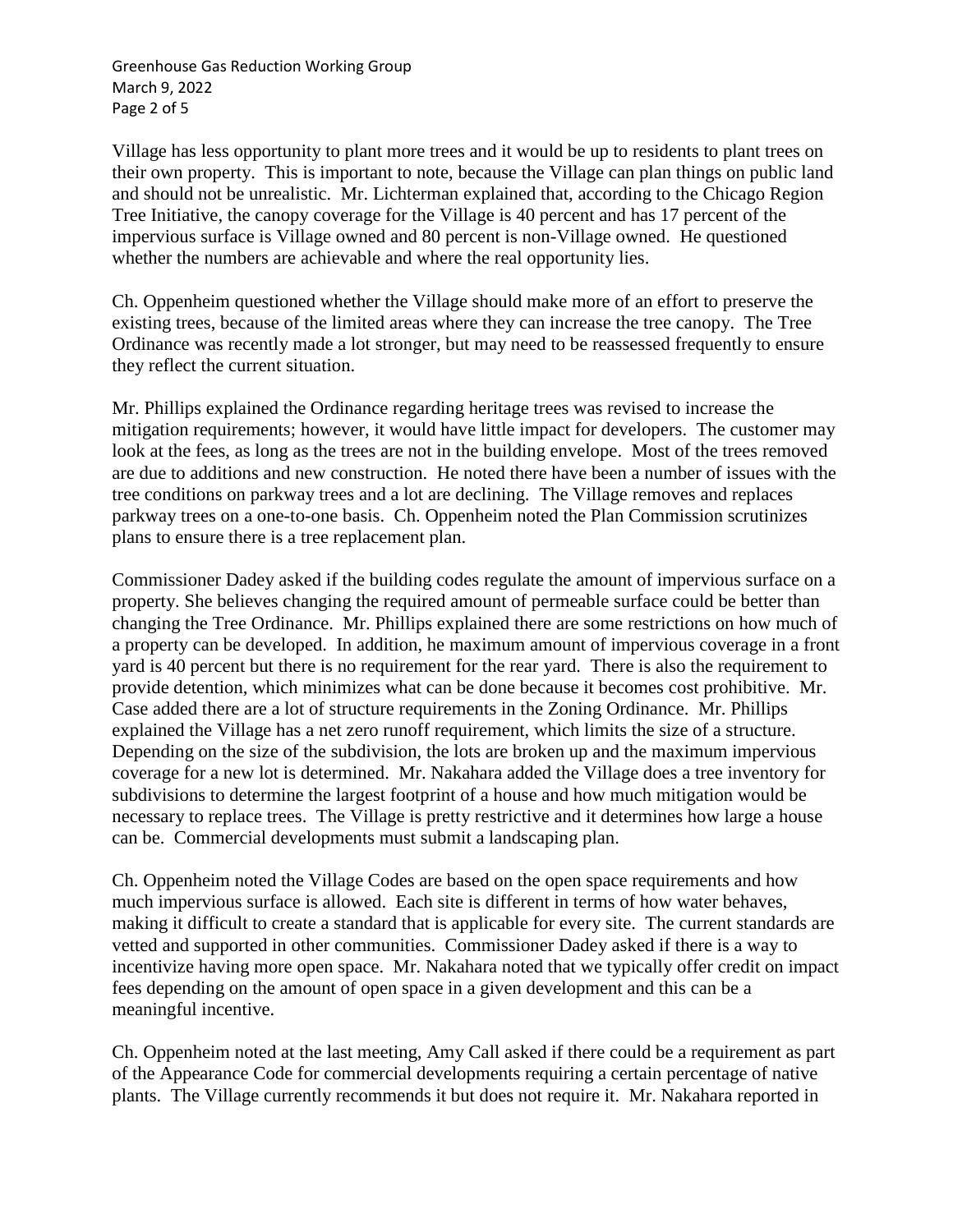Greenhouse Gas Reduction Working Group March 9, 2022 Page 3 of 5

the appendix of the Appearance Code, there is a listing of native plant species that go well in a C-1 or C-2 development. The information comes from Lake County. Mr. Phillips noted developers look for species of plants and trees that will have a better survival rate and lower maintenance.

Ch. Oppenheim noted the Village may have the opportunity to naturalize a few more areas that are maintained by the Village. This would be driven by the desire to be more sustainable and have less maintenance. Mr. Phillips explained the Village has dozens of locations that are maintained with turf grass, which has to be mowed weekly. The Village has discussed centralizing those areas to reduce the amount of maintenance. The native plantings will look nice and be easier and less expensive to maintain. Mr. Phillips described a property that has not been maintained. When it is cleared out, it will be a drainage improvement. When that is taking place, it can be naturalized to make it easier for the ownership to maintain. The Village has a vested interest in it and may want to take over ownership at some point to benefit the Village. Ch. Oppenheim believes the more the Village can do with sites like this and show they are successful and serve a purpose, the more successful the Village will be in encouraging people to take advantage of this as well. She noted the Village has received communication this week about people wanting to put things in the parkway. People need to understand that the parkway is an easement.

Mr. Phillips explained there is more than one property in the Village with Astro turf in their backyard. Ch. Oppenheim noted there are many points of view. In discussing low maintenance, Astro turf is low maintenance but not the desired result.

Commissioner Wilde attended a webinar called, "Under the Influence of Putting Pear Pressure to Work." People will follow what others are doing. The more public and residential areas that show what can be done, the more the desirable behavior will be adopted. At that point, the Village could educate the public with the benefits. Commissioner Wilde believes the Village needs a stronger, more effective way to preserve trees. He believes it is working with homeowners, but developers do not have a stake in the Community. Commissioner Wilde suggested revisiting who is doing this effectively on an annual basis. Seeing the trees come down that are not replaceable is heartbreaking. Ch. Oppenheim noted one of the categories in the Green Region Compact information was conservation ethic, which is having the ethic that is embodied, lived and demonstrated. She believes the Tree Ordinance needs to be made as strong as possible

Ch. Oppenheim expressed concern about the Appearance Code requiring trees in parking lots. Mr. Nakahara explained this was updated a few years ago as a guideline or best practice. Commissioner Wilde asked whether the Village can use the funds from the mitigation fees for a more aggressive 50/50 program and encourage going above and beyond when planting in yards. Mr. Phillips explained the mitigation fees go into the general fund and the Village spends more money than it takes in. Commissioner Wilder suggested the mitigation fee should take into account the net impact in dollars so the result is a zero net impact for the Village. Mr. Phillips explained people are encouraged to plant trees by receiving a portion of their mitigation fees back. People are also not going to plant the same net caliper of tree. Ch. Oppenheim noted some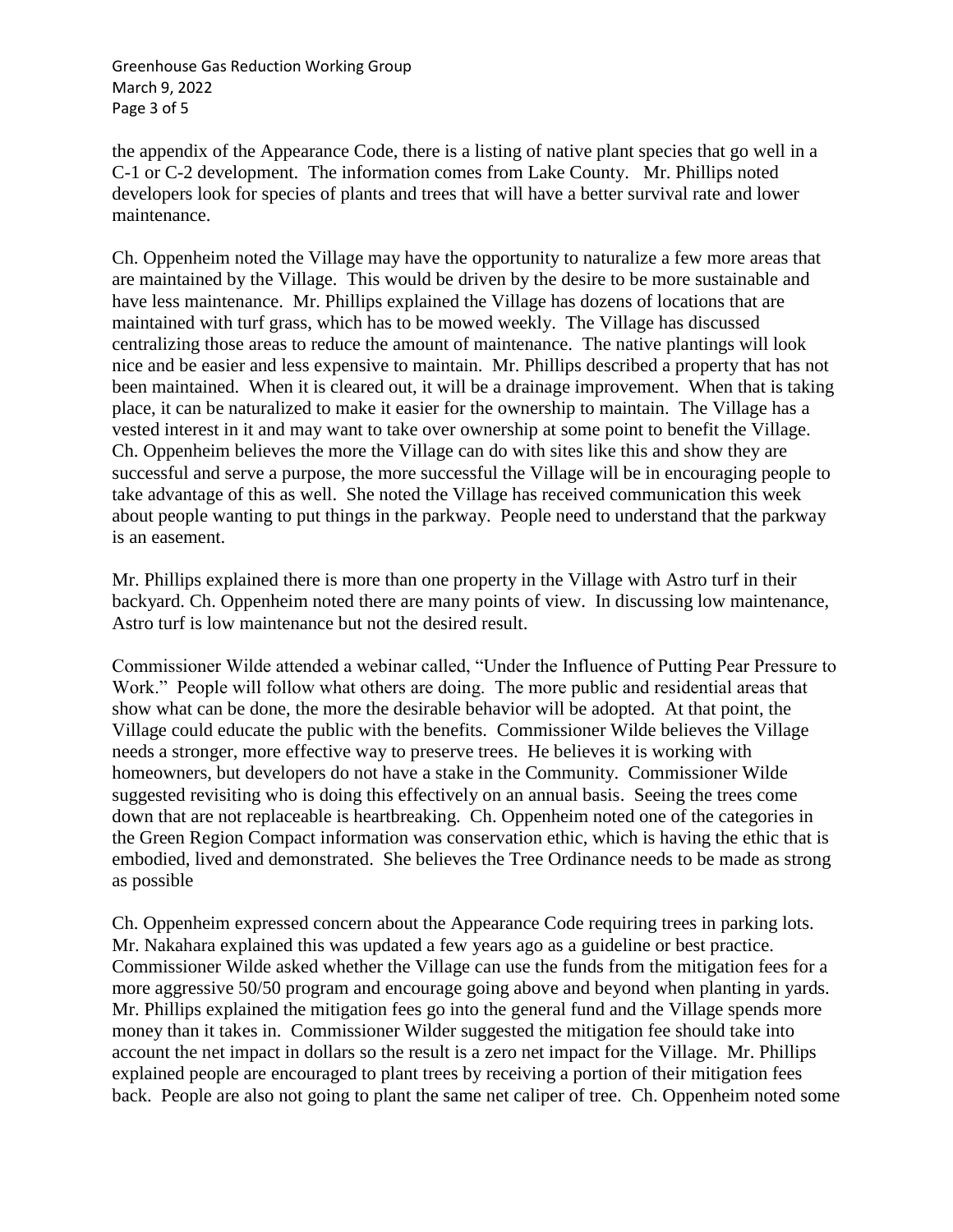Greenhouse Gas Reduction Working Group March 9, 2022 Page 4 of 5

of the trees that are removed are poor quality or unhealthy. These trees are replaced with better quality trees. Commissioner Anderson questioned whether the Village has ever studied what other communities have done to encourage residents and businesses. Ch. Oppenheim noted Amy Call indicated Northbrook has made an investment in a tree program. With the Village's 50/50 parkway tree program, however, Deerfield has the ability to protect the tree/investment. It is a different situation when putting something in someone's backyard. A number of questions come up, including the cost, liability and maintenance. Mr. Phillips noted this would also affect the Public Works department. He spoke with Northbrook to see what they are doing. The information in the report, stating they were going to do 1500 trees a year, is factual. They will buy small-width trees and drop them off at people's houses. Ch. Oppenheim explained the Village needs to ensure they are getting quality trees and installers who will bring quality plant material as well as homeowners that become responsible for the trees. The Village, in essence, would be making the donation of trees for homeowners to upgrade their property. Mr. Phillips will look into the reality of how the process is being implemented in other areas.

Ch. Oppenheim noted people have water issues on their properties that impact the trees. Commissioner Dadey and Amy Call discussed the possibility of restricting subdividing lots. Mr. Lichterman explained there is a Zoning Ordinance with minimum log size requirements. The Village cannot arbitrarily deny a subdivision; it would either conform or not. Mr. Phillips noted the engineers are tough on developers when it comes to tree removal and mitigation. Mr. Lichterman added the Ordinance encourages tree replacement with the same caliper and incentivizes residents to plant the highest quality of trees to get the most credit.

Ch. Oppenheim noted the Village Code states a lawn cannot be higher than 8 inches. Mr. Case explained he receives a number of complaints about grass not being taken care of when it is actually natural vegetation. Ch. Oppenheim questioned if the language needs to be tweaked to read lawns need to be mowed to a height of 8 inches except in the case of a naturalistic planting which contains native plantings. Mr. Case explained the Municipal Code and property maintenance code would need to be amended and adopted. It would have to be specific to some sort of controlled environment in order to assist with enforcement.

Commissioner Wilde noted the reduction in the use of gasoline powered lawn equipment is an important initiative. Mr. Lichterman explained the North Shore Consortium is working together on a report discussing this matter. He would not want staff to duplicate that work. Ch. Oppenheim explained one of the possible solutions is reducing the gasoline powered lawn equipment by 25 percent. Mr. Lichterman explained these were high level numbers and the Commission should come up with a consensus on all of those solutions. Commissioner Wilde believes it is difficult to regulate because a lot of landscapers use commercial size mowers even though battery powered mowers are available. Commissioner Dadey believes the Village could incentivize homeowners to use battery powered mowers, but most homeowners in Deerfield do not mow their own lawns. Some contractors may be open if given a manufacturer's coupon. Ch. Oppenheim noted many landscaping companies bill customers based on the amount of time their crew is on the site and the workers can move faster with big mowers than smaller, battery or electric powered mowers. She explained there is a cost to the landscape companies for the switchover, which could represent a fairly substantial increase in the cost to residents. Ch.